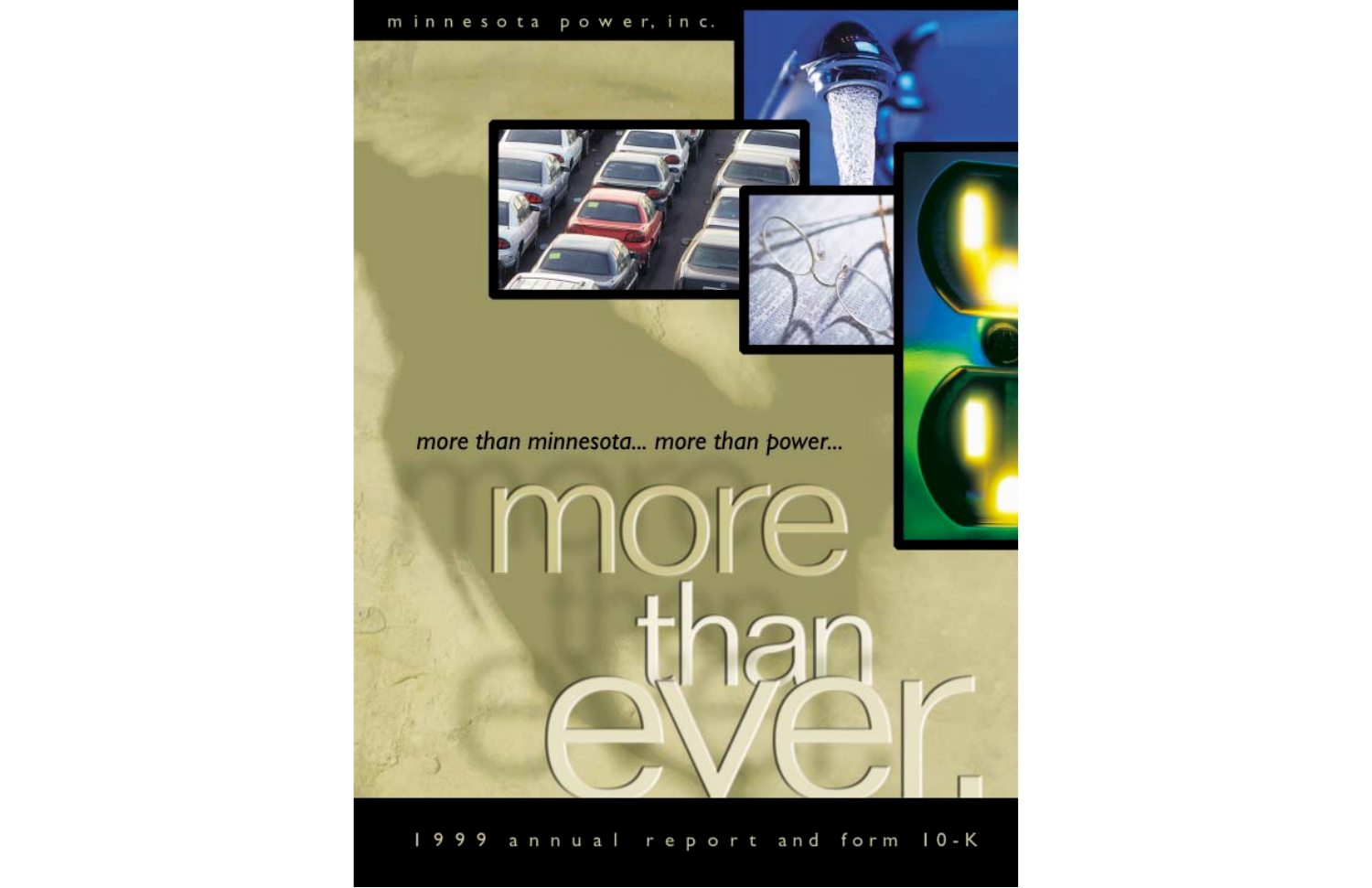At **Minnesota Power** we believe there is strength in diversity. We've been acting on that belief for well over a decade. The timeline below highlights Minnesota Power's evolution from a regional electric utility to *a multi-services company*. More than ever, an investment in Minnesota Power balances growth opportunities in automotive services, water resources, real estate and energy.

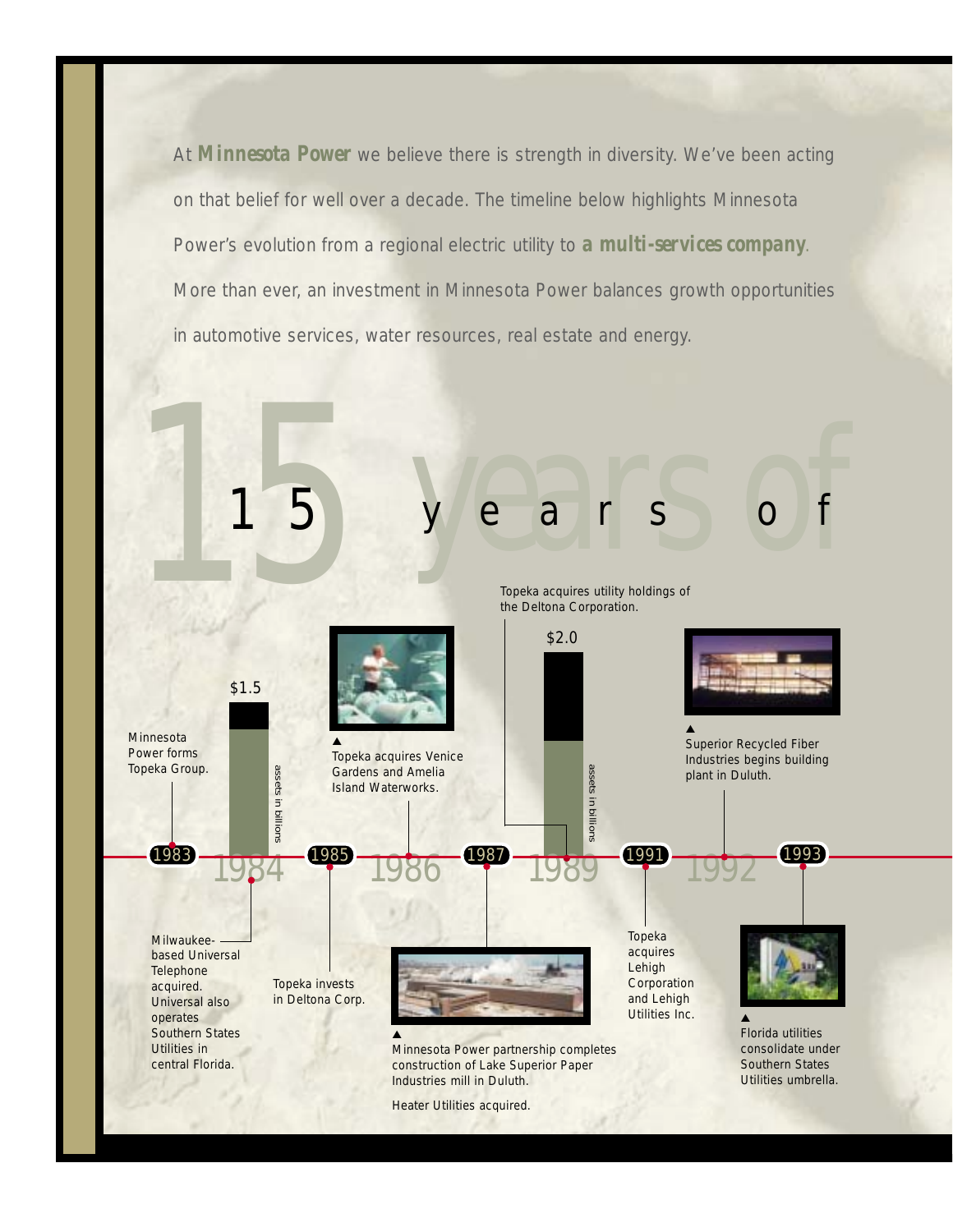### financial highlights 1999

|                                            | 1999 Adjusted* | 1999<br>1998<br>Millions except per share amounts |           | 1997      |
|--------------------------------------------|----------------|---------------------------------------------------|-----------|-----------|
| <b>Operating Revenue</b>                   | \$1.131.8      | \$1,131.8                                         | \$1,039.3 | \$953.6   |
| Net Income                                 | \$104.2        | \$68.0                                            | \$88.5    | \$77.6    |
| Diluted Earnings Per Share of Common Stock | \$1.49         | \$0.97                                            | \$1.35    | \$1.24    |
| <b>Average Shares Outstanding</b>          | 68.4           | 68.4                                              | 64.0      | 61.2      |
| Dividends Per Share of Common Stock        | \$1.07         | \$1.07                                            | \$1.02    | \$1.02    |
| <b>Total Assets</b>                        | \$2,312.6      | \$2,312.6                                         | \$2,208.9 | \$2,086.3 |
| <b>Capital Expenditures</b>                | \$99.7         | \$99.7                                            | \$80.8    | \$72.2\$  |
| <b>Return on Common Equity</b>             | 12.9%          | 8.3%                                              | 12.4%     | 12.1%     |

\**On December 30, 1999 Minnesota Power exchanged 7.3 million shares of Capital Re Corporation common stock for 4.7 million shares of ACE Limited common stock plus \$25.1 million in cash. This transaction resulted in a non-cash charge of \$36.2 million to Minnesota Power's net income for 1999. The '1999 Adjusted' figures exclude the Capital Re transaction.*

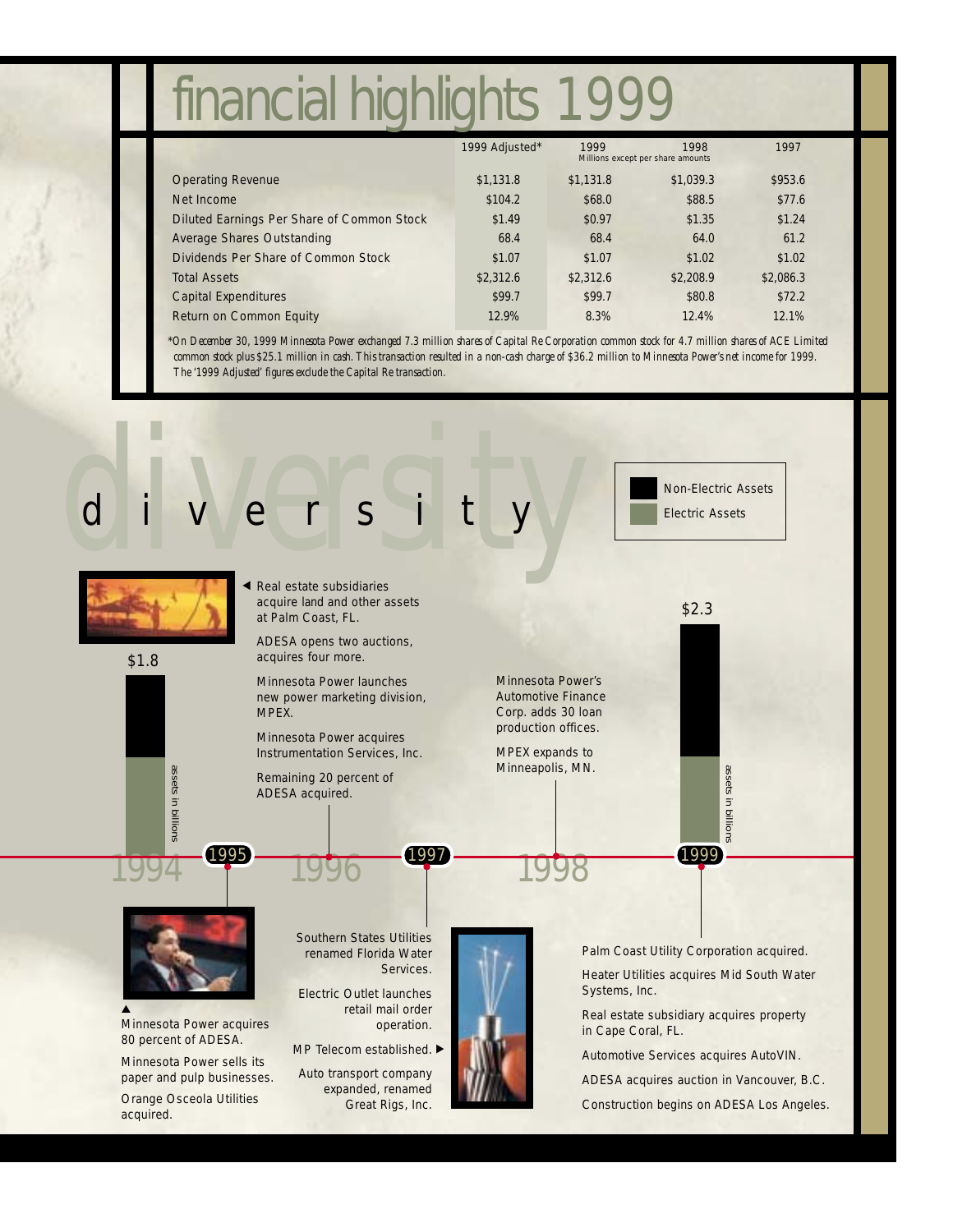# shareholders



Ed Russell with shareholders, 1999 Minnesota Power annual meeting.

Now that Minnesota Power has completed its "Drive Toward 2000" strategy, launched at the beginning of 1996, there is a temptation to dwell on its accomplishments and the financial goals achieved. We choose instead to look and plan ahead, building upon its foundation to become a stronger and larger company.

We've developed a successor strategy. We call it "Horizon 2005" and began to implement it January 1. Our goals: market leadership in each of our four businesses, accelerated financial performance, enhanced shareholder return, and completion of our transition to a multi-services company.

We have established a solid platform from which we see new and exciting opportunities. Now, more than ever, Minnesota Power is more than Minnesota... and more than power. We will build upon our strengths:

Automotive: our position as a market leader will help shape the dynamics of the used vehicle industry with more acquisitions and new services for our customers.

Water: market-leading positions in Florida and North Carolina will leverage further expansion.

Investments: we will be focused, yet entrepreneurial in order to add value.

Electric: low-cost power and expanded capacity will lead to growth in both our regulated and non-regulated market segments.

Our new Horizon 2005 strategy is based upon significantly growing the size and profitability of Minnesota Power. Five years from now, we'll be viewed not as a utility but as a multi-services company. To accomplish this, we will work first with the businesses we know best. The critical challenge facing us is to choose which cards to play, which opportunities to pursue most aggressively. Minnesota Power has strong businesses, and we will capitalize on them.

It took hard work and skill from our employees to bring us to where we are today. Automotive Services was barely counted as a contributor to Minnesota Power earnings five years ago. Now that business yields about \$40 million in net income - rivaling the profitability of Minnesota Power Electric. Our ADESA subsidiary operates 29 thriving used car auctions across North America. Three more are under construction, including one in Los Angeles, the hottest car market in America. Automotive Finance Corporation, regarded almost as a throw-in when ADESA was acquired in mid-1995, has risen to the top of the independent dealer floorplan financing business in North America with earnings growth of over 1000 percent (the 1000 percent is not a typo).

Perhaps more than any other business, Water Services has profited from its adherence to its "Drive Toward 2000" strategy. Our growth in size and profitability is all the more gratifying considering the highly regulated environment in which Water Services operates. Our people at Florida Water skillfully navigated that environment to negotiate higher, fairer rates for our far-flung water and wastewater systems. We stuck to our strategy and redeployed our utility assets in both Florida and North Carolina. As a result, we operate the largest investor owned water businesses in each of those states.

If there was one overriding principle for the Investments leg of our company dictated by our "Drive" strategy, it was flexibility. We have broadened our base and replenished Minnesota Power's Real Estate portfolio by acquiring desirable new Florida properties at Sugarmill Woods, Palm Coast and Cape Coral. We retooled our intermediate-term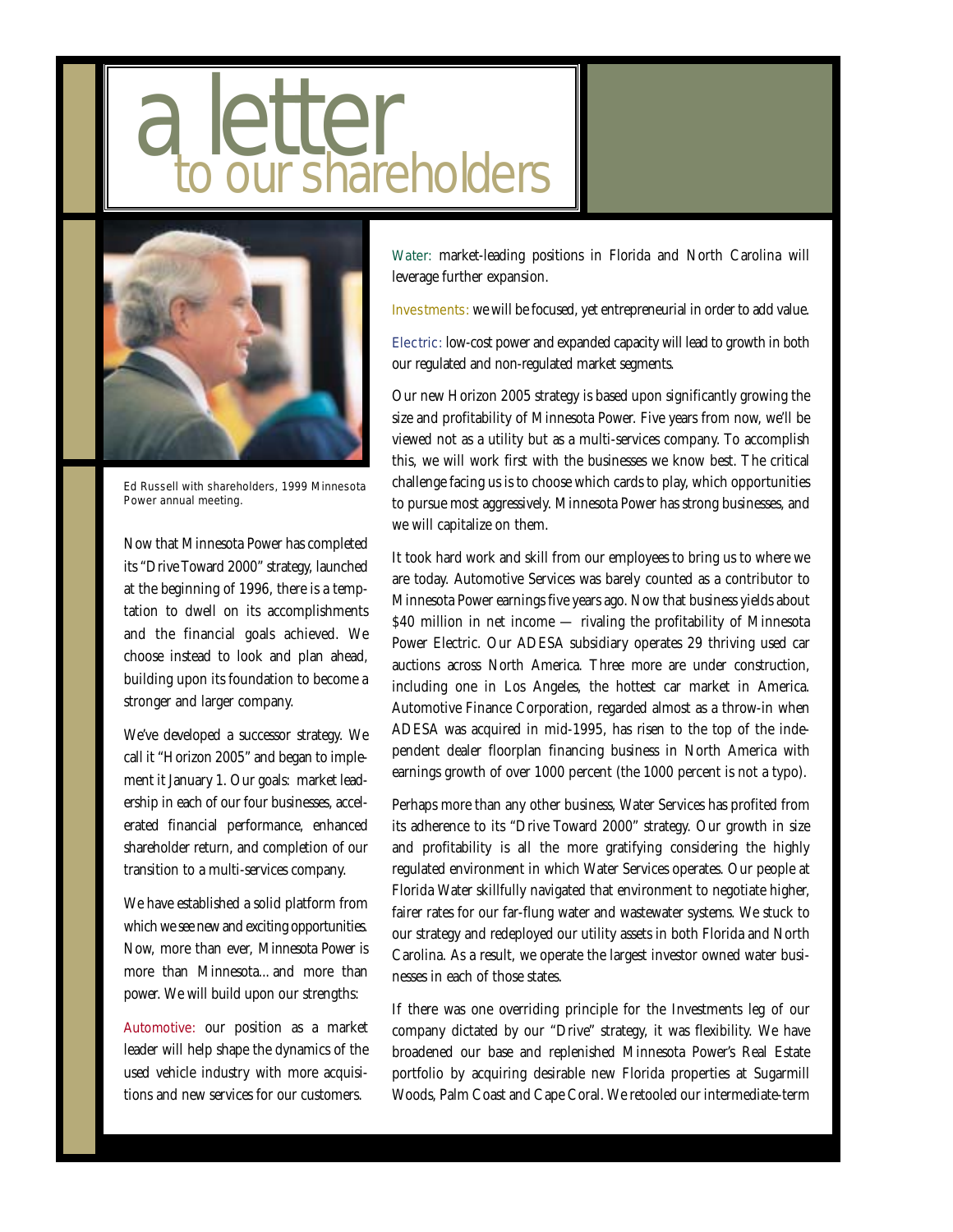investments to emphasize venture capital funds focused toward identifying innovations related to our electric utility business. We view these investments as our technological "eyes and ears" — our research and development laboratory. Financial returns have come from these investments as well as insights into the changes accelerating across the electric industry. We also fundamentally changed the strategy behind our shortterm investment portfolio so that it is a staging area to fund future investments and acquisitions. Finally, at the close of 1999, Minnesota Power's investment in Capital Re Corporation was converted into a smaller stake in a larger, stronger firm, ACE Limited.

At the outset of the "Drive Toward 2000," Minnesota Power Electric set out to improve efficiency, increase its utilization of assets and explore new revenue opportunities. All three goals were achieved. Minnesota Power Electric has made the key moves necessary to compete vigorously in a restructured marketplace, when it comes. Our largest customers signed long-term electric service contracts, and we refined and greatly expanded our Key Accounts Marketing system, and founded a dynamic power marketing division — MPEX — now being used by ourselves and by joint venture partners as well. Generation and transmission expansion is underway in Minnesota, Wisconsin and Illinois. In addition, our Electric Outlet experiment has added retail sales from computer web sites and catalogues. And finally, the establishment of MP Telecom gives us an exciting opportunity in the booming telecommunications universe.

We've also suffered some setbacks along the way. Our exit from Capital Re cast a confusing shadow over Minnesota Power in 1999. This reinsurance company, in which we were a founding investor, was hit with some unanticipated, extraordinary, negative events related to fraud in two of the companies it insured. These events weakened Capital Re and its Board determined it was best to merge the company with ACE Limited. The merger was completed on December 30 and Minnesota Power accumulated a \$36.2 million non-cash charge against net income to reflect the valuation of the transaction as of that date. Capital Re's merger did not have an effect on the operating earnings of our corporation, which climbed 18 percent in 1999. However, our reported earnings per share have been significantly reduced to reflect this one-time charge, which is a function of ACE's share value at a point in time. We may see upside in 2000 when and if we decide to sell our ACE shares. The bottom line is that we now own a smaller percentage of a larger and stronger company. We did this strategically to have liquidity and, therefore, the ability to redeploy in excess of \$100 million in cash, which can be used in our other businesses.

*We have established a solid platform from which we see new and exciting opportunities. Now, more than ever, Minnesota Power is more than Minnesota... and more than power.*

Minnesota Power's lagging stock price was a serious disappointment to all of us through 1999. It's true that electric utilities under-performed the market for many reasons. But it's also true that Minnesota Power's overriding financial strength and operating performance outshines the perceptions of us on Wall Street. Once the market takes a hard look at us, we believe the underlying value of this company will be revealed. And I can assure you that we remain dedicated to focusing on what we can control or influence in order to enhance your Total Shareholder Return.

There is no doubt that this organization is being transformed into a multi-services company. Just ask some of our 8,000 employees working across North America. They might be washing cars in Vancouver, British Columbia, cleaning up wastewater problems in North Carolina, stringing fiber optic cable in Minnesota, extending financial credit to automotive dealers in Massachusetts, running water lines to new customers in Florida or selling electricity across the Midwest. Yes, we are diverse; but we remain focused and disciplined.

We appreciate your investment in Minnesota Power and thank you for your support.

 $2.1$ 

Edwin L. Russell Chief Executive Officer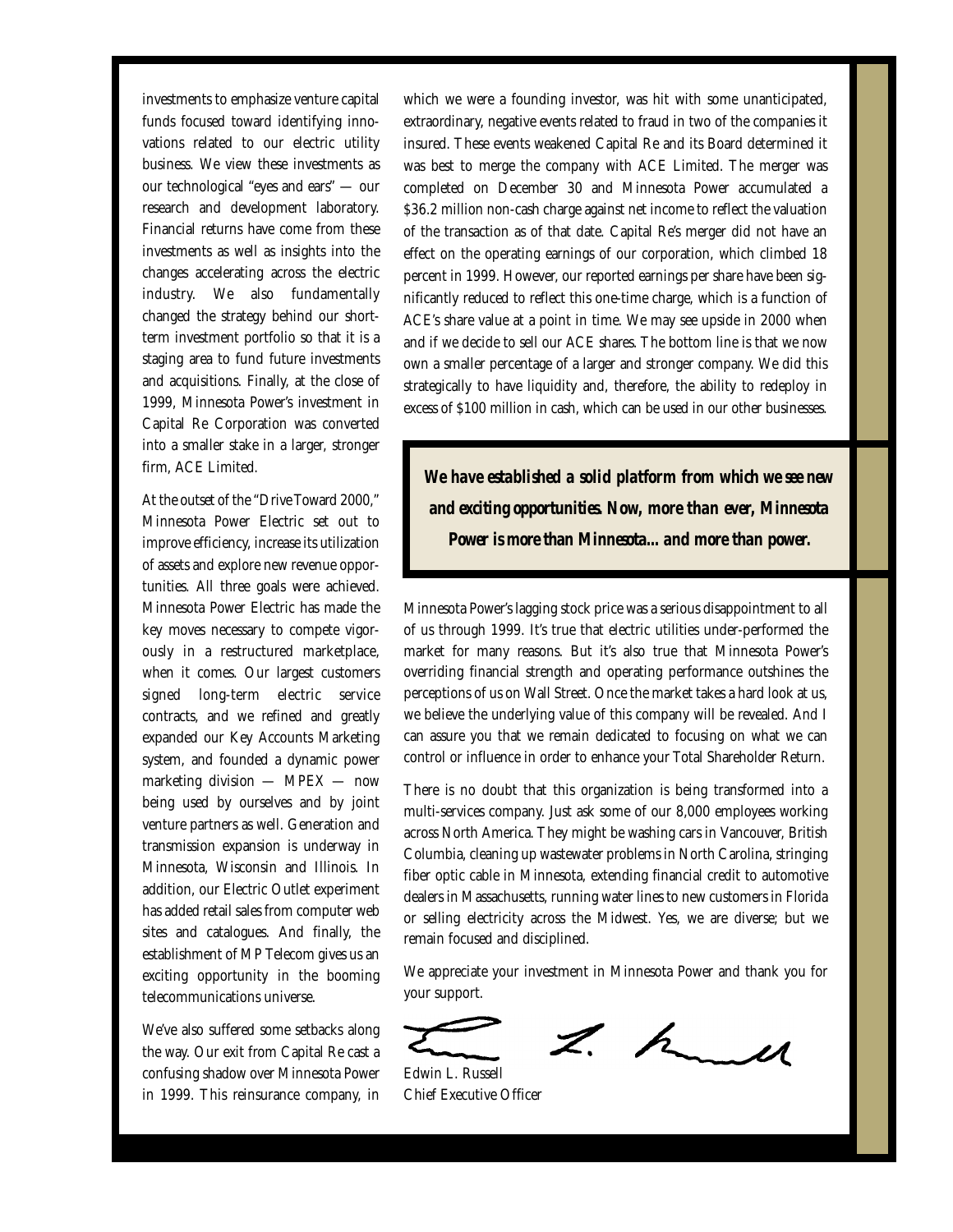### **Automotive**

This growing business unit includes ADESA and its 29 vehicle auctions strategically located across North America: Automotive Finance Corporation, the leading provider of independent auto dealer inventory financing, with 84 offices; Great Rigs, Inc., an automotive carrier company with more than 150 transport trucks: **PAR North America.** which assists leasing agents and finance people in transporting, remarketing or liquidating off-lease valificies: and AutoVIN, a provider of field information services to the automotive industry. We offer a full range of services to auto dealers, manufacturers, **fleet/lease firms and** finance companies.

- · ADESA Auctions
- · Automotive Finance Corporation
- · Great Rigs
- · PAR North America
- \* AutoVIN

### Water

 $\mathsf{s}$ 

We operate the largest investor owned water and wastewater utilities In Florida and North Carolina, as well as non-regulated businesses that provide preventive and predictive maintenance. instrumentation service and privatized services. to water utility companies and other industries. Florida **Water Services** serves 142.000 water customers and 68,000 wastewater customers At Heater Utilities, located across North Carolina. we serve 42,000 water and 4,000 wastewater customers.

- · Florida Water Services
- · Heater Utilities
- · Instrumentation **Services**
- · Americas' Water **Services**

### Invostments

**Minorsoto Power's** Investments provide liquidity, funds for strategic growth Initiatives and returns for shareholders. Companents include a securities portfolio investments in a group of venture capital funds Invested in advanced. technologies used in the utility industry; and Florida roal colate businesses with property. at Palm Coast in northeast Florida. at Lehigh and Cape Garal, adjacent to Fort Myers, and at Sugarmill Wood's, Tocated approximately 70 miles north of Tampa.

- \* Securities Portfolio
- . Venture Capital
- · Real Estate \* Lehigh
	- · Sugarmill Woods
	- · Palm Coast
	- . Cape Coral

### $(w)$

### Electric

**We serve 140,000** customers in northeastern Minnesota and northwestern Wisconsin with low cost electricity. We supply wholesale electric power to 16 municipal systems and, through MPEX. we market power across the Midwest. About half the electricity sold by Minnesota Power Electric goes to large industrial customers, including taconite producers, paper and pulp mills, and pipeline companies. **MP Telecom provides** high capacity fiber optic communications to a growing number of Minnesota customers. We also own BNI Coal. which operates a lignite mine near Center. North Dakota.

- · MP Electric
- · Superior Water, Light and Power
- · MPEX
- . MP Enterprises
	- BNI Coal
	- Electric Outlet
	- MP Telecom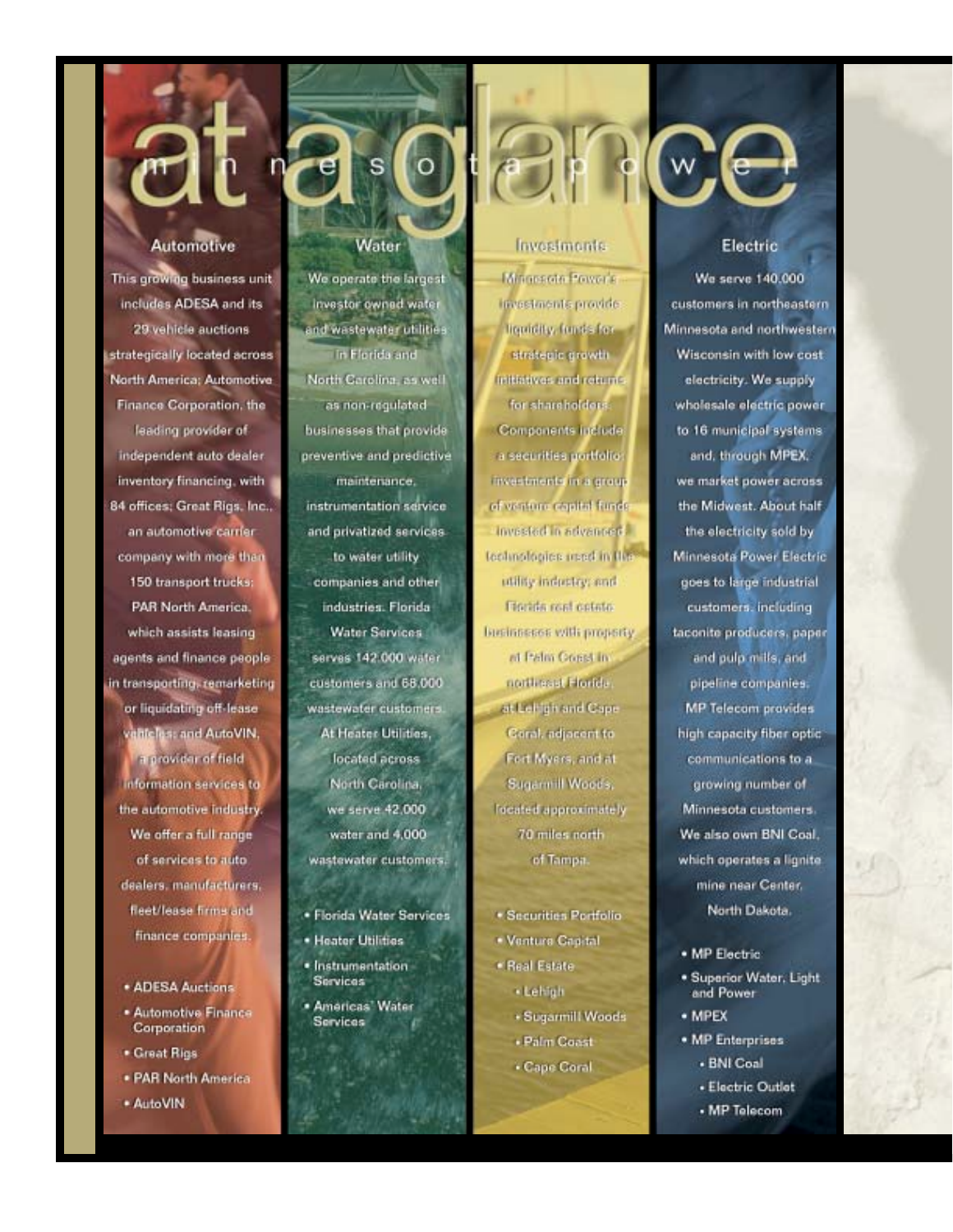

*\*On December 30, 1999 Minnesota Power exchanged 7.3 million shares of Capital Re Corporation common stock for 4.7 million shares of ACE Limited common stock plus \$25.1 million in cash. This transaction resulted in a non-cash charge of \$36.2 million to Minnesota Power's net income for 1999. Graphics depicted on this page reflect financial results with and without the Capital Re transaction.*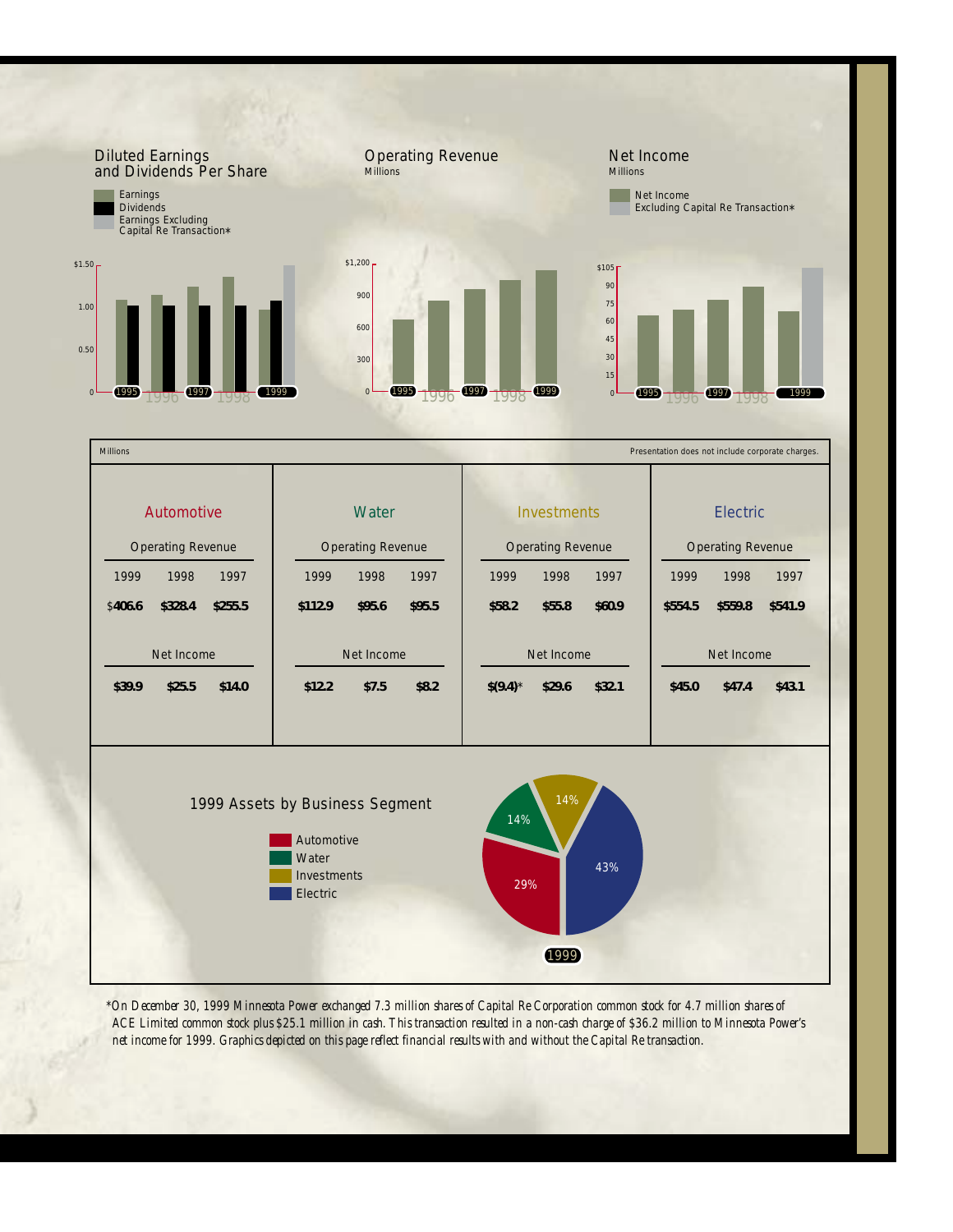## 1.7 million vehicles in 1999 –<br>13 percent more than it did in 1999<br>The growth of Automotive Finance<br>enabled AFC to finance about

ADESA offered on consignment 1.7 million vehicles in 1999 — 13 percent more than it did in 1998. The growth of Automotive Finance Corporation's dealer/customer base 695,000 vehicles.

It began five years ago with the surprising acquisition of an auto auction chain called ADESA and some small affiliated businesses. Today, Minnesota Power's Automotive Services has been transformed. It's still ADESA, the world's second largest full service auto auction network. But it's also AFC, the used vehicle industry's premier financing company. It's Great Rigs, a major independent vehicle transporter, and a host of other services. Targeted, strategic growth has pushed Automotive Services into the upper echelon of a dynamic industry in a very short time.

The surprising thing is that this relatively new business unit expanded into new frontiers of the used vehicle industry while building a record of spectacular earnings growth. From net income of \$3.7 million in 1996, Automotive Services has accelerated to the point where in 1999, it contributed \$39.9 million to Minnesota Power Inc.'s net income.

Driven by an intense desire to serve its growing base of automobile dealers, ADESA moved on several fronts in '99 to expand its already sizable footprint in North America. Much of the action was focused on Canada - a prime market for automotive growth in the first decade of the new millennium.

ADESA Canada realigned its management structure and moved its Canadian corporate offices from Ottawa to suburban Toronto, the economic heart of the nation. ADESA Canada secured a contract to remarket government vehicles;



recognition as a vendor to the national government should help leverage provincial and local remarketing contracts in the coming years.

ADESA extended its reach into western Canada in 1999 when it purchased the Vancouver Auto Auction of New Westminster, British Columbia, a six-lane auction situated on a 70-acre site. Other auctions to be added in 2000 and currently under construction include ADESA Calgary, ADESA Los Angeles and ADESA Concord (MA).

The brisk growth of automobile leasing in Canada drives growing demand for ADESA and AFC services as off-lease cars are remarketed.

The popularity of the 24-month new car lease shortens the cycle for vehicles to be put into the auction pipeline. This potent combination of market forces influenced growth at ADESA Montreal, where heavy business prompted expansion of that facility from eight to 12 lanes.

PAR North America, a remarketing company affiliated with Automotive Services, began offering full service importation from Canada in mid-1999. This should fuel additional growth at Automotive Services' trucking subsidiary Great Rigs, Inc., which solidified its position as one of the largest independent transporters of used vehicles in North America.

Expansion reached into the fertile southern California market late in 1999 when ADESA bought property in Mira Loma, CA, leased adjacent land, and began construction on a new 29.5-acre auction to be named ADESA Los Angeles. Operations are expected to begin in mid-2000. ADESA also acquired the Des Moines Auto Auction in Iowa, a Midwest remarketing fixture for 35 years.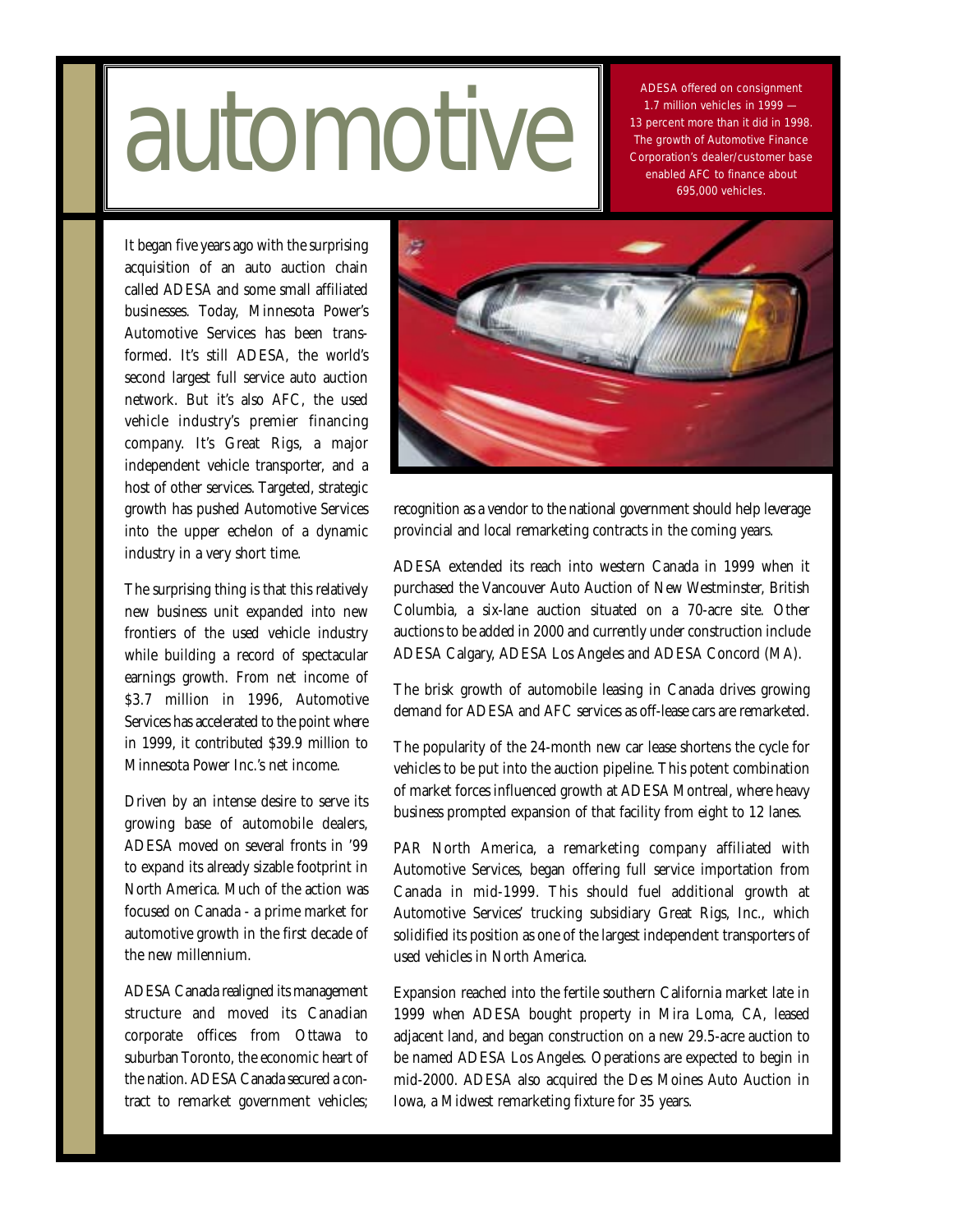In addition to expanding geographically, ADESA aims to provide auto dealers with a host of related services. On Jan. 1, 2000, ADESA Canada increased to 73 percent its ownership of Impact Auto Auctions, a salvage auction business. With this move, ADESA will provide its expert remarketing services to insurance companies that need to redistribute damaged or "totaled" vehicles.

The three-year process of installing ADESA's proprietary Auction Management System (AMS) in United States auction locations was completed in 1999, with plans to begin implementation in Canada in 2000. AMS places a technologically advanced computing network into the hands of auction employees and customers. It increases the efficiency of the entire auction process and positions ADESA for efficient expansion in the future.

AMS encompasses every aspect of the auction — from stocking cars and checking titles to buying and selling vehicles. It's an inventory management system, a sales system, an accounting system — and all of this integrated information is available on a real-time basis.

Each dealer attending an ADESA auction receives an identification card with the dealer's photograph and a bar code. By swiping the ID card at one of the many available kiosks, dealers receive bid badges for each dealership they are representing on that day. As the dealer purchases cars, the bid badge number is entered into the system, enabling real-time inventory and accounting information on the sale.

Dealers can access an astounding amount of information at the kiosks throughout the day, including the types of cars available, financial summaries, purchases and sales, and several reports. Dealers can also obtain gate passes at the kiosks for any vehicles they brought but didn't sell. This facilitates the checkout process while enhancing the accuracy of the auction inventory.

This revolutionary system benefits both ADESA and its customers. The scope and seamless integration of ADESA's AMS facilitates a concise "snapshot" view of a very complex and fluid business organization. Customers enjoy instant access to real-time information, enabling them to conduct their business faster and more efficiently. It's the latest manifestation of ADESA's "Spirit of Service."

### Automotive Finance Corporation

Within a year of major expansion of its industry-leading floorplan finance service, Automotive Finance Corporation (AFC) improved its impressive growth record by forging ahead with new services for used vehicle dealers across North America.

AFC is the largest exclusive provider of dealer floorplan financing to independent auto dealers. Floorplanning provides short-term inventory loans that enable wholesale and retail dealers to purchase vehicles at

auction. In 1998, AFC set the stage for sustained growth when it expanded its network of finance offices from 54 to 84 across North America. Impressive same-store growth in 1999 resulted in AFC financing approximately 695,000 vehicles.

AFC-managed receivables increased onethird to \$339 million at year-end. AFC had 14,700 registered dealers in its floorplan program — up from 11,500 dealer-customers 12 months before. These dealers can purchase vehicles with AFC financing at more



**MANVILLE, NEW JERSEY:** Greg Fladger, branch manager at AFC New Jersey.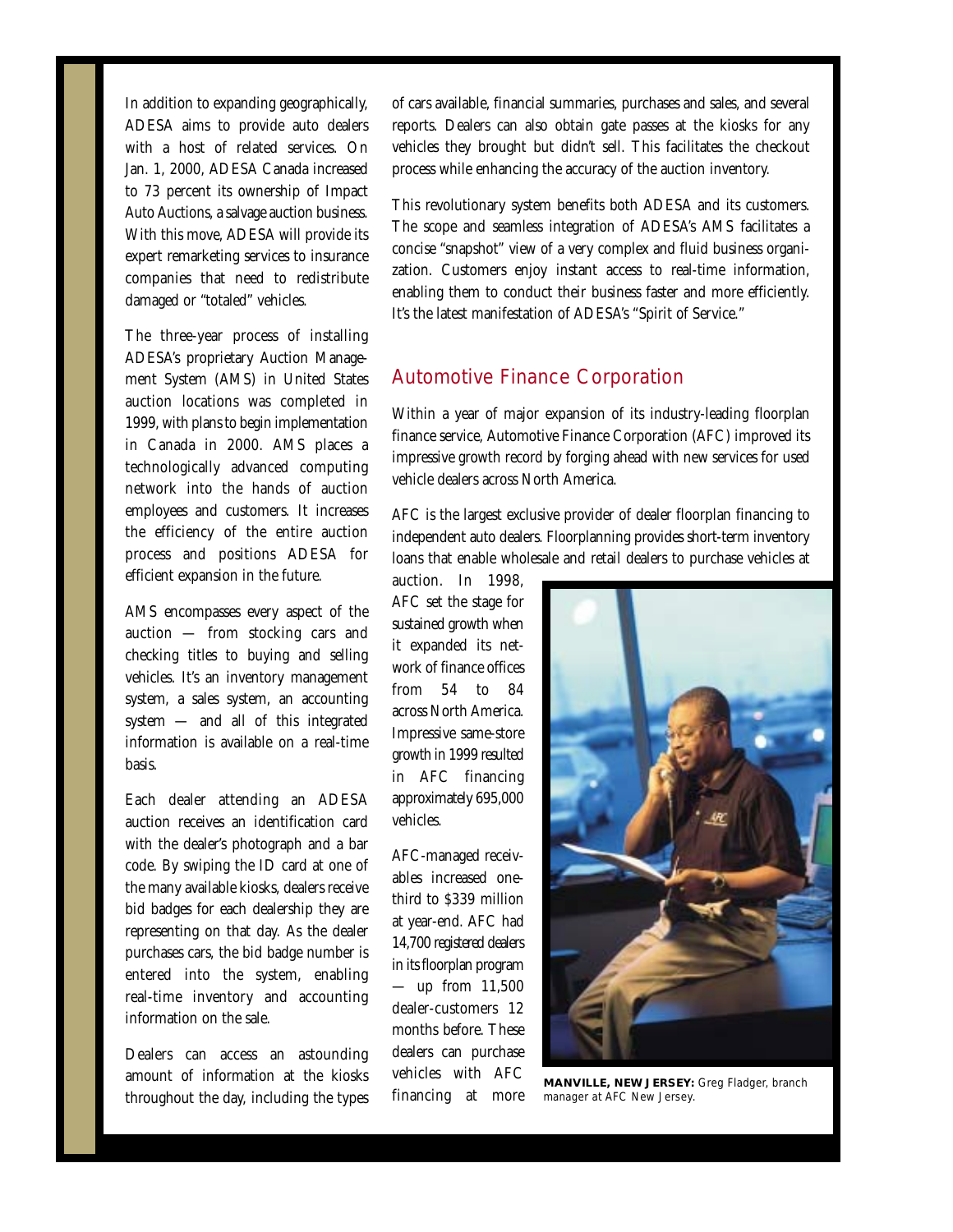than 400 auto auctions in North America.

Record sales and leases of new vehicles in the United States in recent years translate to strong growth at used vehicle auctions. When vehicle leases expire, often after just two years, wholesale auto auctions are the predominant method of redistributing vehicles. This is especially advantageous for AFC because of its strong auction presence and its convenient off-site locations. AFC is able to provide prompt service to its dealer network, and the dealers can finance new inventory efficiently from a name they've come to trust.

AFC is diligent in its efforts to enhance customer service. Its electronic document management system, launched in 1998, converted a paper operation to a computerized management tool, accelerating the dealer loan application and review process.

With the tremendous growth of registered dealers, AFC needed a better way to monitor its collateral and keep pace with its loan portfolio. In September of 1999, Automotive Services acquired AutoVIN, the Automated Vehicle Information Network. It is an advanced inspection service that provides professional field information such as inventory verification, vehicle condition reporting and facility inspection. AutoVIN conducts about 5,000 "lot checks" per month and also provides inspection services at the customer's home at lease end. AutoVIN will continue to offer its service to other lenders, manufacturers, banks, leasing companies and other auto auctions.

The key to AFC's tremendous success is

in identifying and bringing to market a full complement of services for used vehicle dealers. Already, AFC customers can purchase physical damage insurance to protect the vehicles they finance with a floorplan loan. AFC is also testing a new warranty program with an outside partner. The goal is to sell 1,000 used vehicle warranties with terms of 12 months to 36 months during the first quarter of 2000.



**LEXINGTON, SOUTH CAROLINA:** AFC Branch Manager Gloria Buzhardt and truck dealer Frank Broome at his Trucks N Such lot.

Refinements to the Retail Alliance Program (RAP) begun by AFC late in 1998 will advance this year in partnership with other lenders, primarily retail automotive lenders. RAP's purpose is to provide a financing mechanism for retail customers to purchase vehicles from AFC's dealers. RAP appeals to dealers because it packages AFC floorplanning with the ability to offer loans to retail car buyers. AFC does not provide financing to the retail buyers themselves. RAP's partner lenders provide financing to the retail buyers.

Focused growth inspired by innovation has turned Minnesota Power's Automotive Services into a market leader. And innovation will keep our automotive business thriving into the future.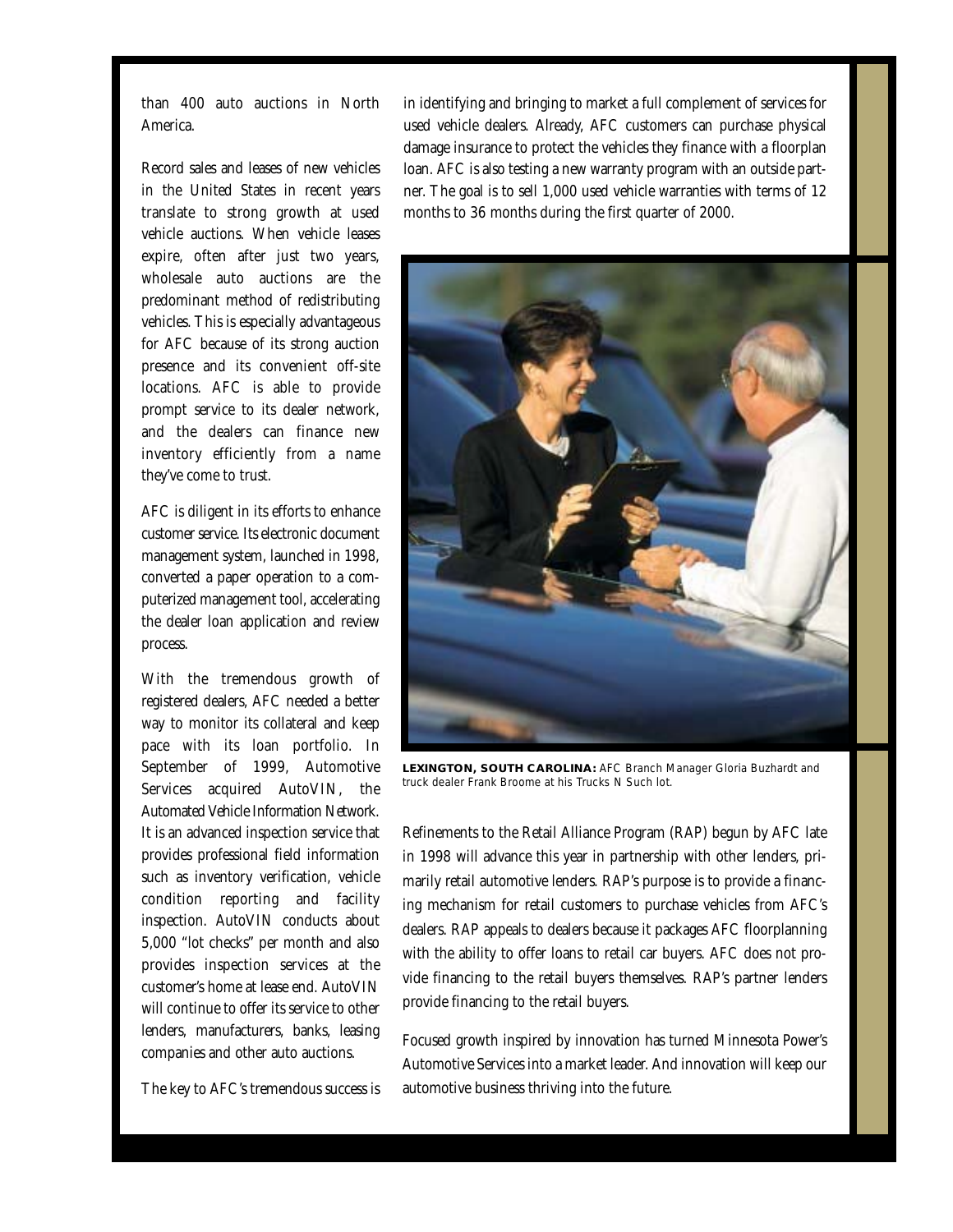

Water Services generated higher net income in 1999 because strategic aquisitions and internal growth increased the customer base by 24 percent, a long standing Water Services generated higher net income in 1999<br>because strategic aquisitions and internal growth increase<br>the customer base by 24 percent, a long standing<br>Florida Water rate case was settled, and average water<br>consumpt

Water Services has enjoyed an upward climb in profitability and customer growth. Strategy has played an important role, but the people behind it deserve most of the credit.

Minnesota Power Water Services is the largest investor owned water and wastewater company in the fast-growing southeastern United States. After a successful redeployment of assets begun five years ago, Water Services now has the platform to pursue larger opportunities. It has grown steadily, adding some 57,000 customers. The financial results are plain to see. From a million-dollar loss in 1995, Water Services' net income surged to more than \$12 million in 1999.

North Carolina was targeted for growth in 1999, when Water Services acquired the water and wastewater operations of Mid South Water Systems, Inc., based in Sherills Ford, NC. The purchase increased the size of Minnesota Power affiliate Heater Utilities by about 35 percent, transforming Heater into the largest investor owned water utility in North Carolina.

Mid South provides water and wastewater services to customers in the Piedmont and western regions of North Carolina. Added to the high-growth areas already served in Raleigh-Research Triangle Park, Heater Utilities now offers water and wastewater service to more than 46,000 customers in 32 counties.

Early in 1999, Minnesota Power's Florida Water Services completed the



purchase of the water-wastewater assets of Palm Coast Utility Corporation in northeast Florida. Florida Water Services is the largest investor owned water utility in the state, with 210,000 customers.

Water Services' personnel have been an integral part of the successful expansion. An employee team from Florida Water captured a national title in water treatment operations and regulations last summer in the "Top Ops Challenge," sponsored by the American Waterworks Association. Employees from Florida Water outpaced challengers from some of the largest utilities in the nation, as Florida Water became the first investor owned water utility to win the title. Florida Water was also selected from among 700 businesses as one of 1999's Top 25 Companies for Working Families in Central Florida in a ranking sponsored by an Orlando newspaper organization.

We continue to strive for expansion in markets served by the nonregulated components of our water business: Americas' Water Services (AWS), Vibration Correction Services (VCS) and Instrumentation Services, Inc. (ISI).

Chicago-based AWS will expand its contract operations in the Midwest and Florida, while VCS has broadened its client base in Minnesota. ISI continues to offer a range of predictive maintenance services to a variety of industrial companies, including Minnesota Power Electric customers in mining and wood products.

Performance-tested utilities, market-driven businesses and good people will continue to distinguish Minnesota Power Water Services as "more than Florida, more than water."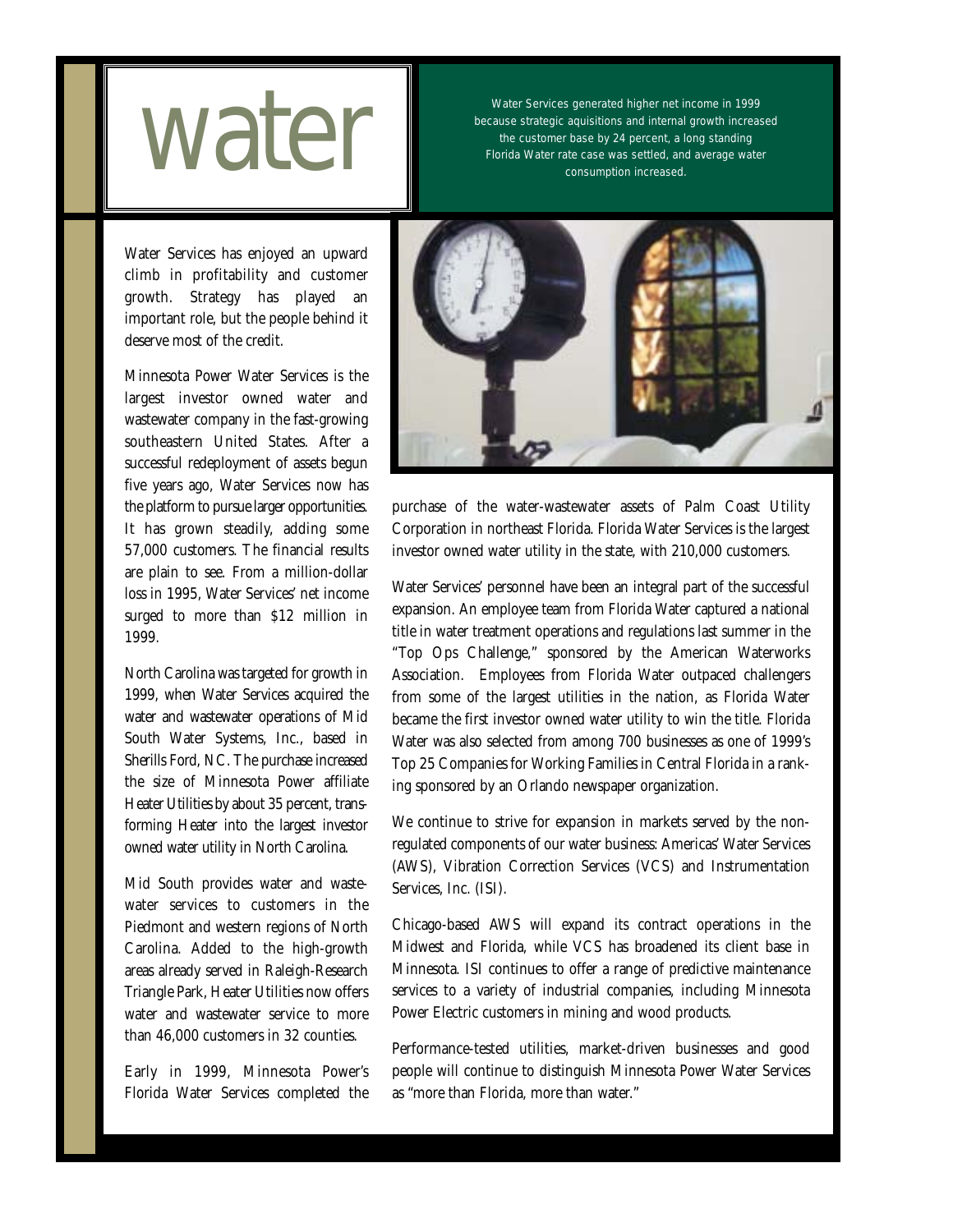### **westments**

In addition to the Cape Coral properties, Florida Real Estate includes 1,500 acres and about 400 home sites in Lehigh; 650 home sites in Sugarmill Woods; and 2,100 home sites and 10,000 acres at Palm Coast.

Over the next several years, Minnesota Power intends to use its Investments segment to shape a new growth profile for the corporation.

Because the new Horizon 2005 plan focuses on growth, Minnesota Power is retooling its investment strategy to be more responsive to rapidly changing economic trends and better able to deploy capital in the corporation.

This retooling, along with the recent acquisition of more Florida real estate in 1999, will position Minnesota Power Investments to actively assist in the corporation's focused growth. Components will continue to be a securities portfolio, diversified venture capital investments and real estate operations.

Supplemented by internal cash generation, the securities portfolio provides shortterm liquidity to fund strategic corporate initiatives. The portfolio has traditionally been called upon to enhance earnings. Going forward, the portfolio will be focused more on providing financial flexibility to support strategic growth opportunities.

Our investment in Capital Re Corporation, a reinsurance company, ended Dec. 30, 1999 when shareholders of Capital Re voted to merge the company with ACE Limited (NYSE: ACL), a larger firm. Minnesota Power had been an investor in Capital Re since its formation in 1988. The Company exchanged 7.3 million shares of Capital Re common stock for 4.7 million shares of ACE



Limited common stock plus \$25.1 million in cash upon the completion of the merger. Based on the Dec. 29, 1999 \$16.75 closing price of ACE, the total value of proceeds received was \$104.4 million. The transaction resulted in a non-cash charge of \$36.2 million to net income for the year ended Dec. 31, 1999.

Also included in Investments are venture capital funds that invest in companies developing advanced technologies to be used by the utility industry. As successful companies "go public" or are sold, investors, like Minnesota Power, may realize income.

Minnesota Power's Florida subsidiaries replenished their Florida real estate inventory in 1999 with a major acquisition of residential, commercial and recreational properties in Cape Coral. The \$36 million purchase included approximately 2,500 acres of commercially and residentially zoned land, home sites, a golf resort, marina and commercial buildings.

Acquiring the Cape Coral properties further diversifies a real estate portfolio that already includes Florida assets in Lehigh, Palm Coast and Sugarmill Woods. The sell-off of these properties will contribute earnings and cash flow to Minnesota Power well into the next decade. The diversity of Minnesota Power Real Estate mirrors the Company's investment strategy.

With holdings that range from the highly liquid portfolio to longer term real estate assets, the Investments segment provides the ability to take advantage of business opportunities while maintaining steady and consistent earnings.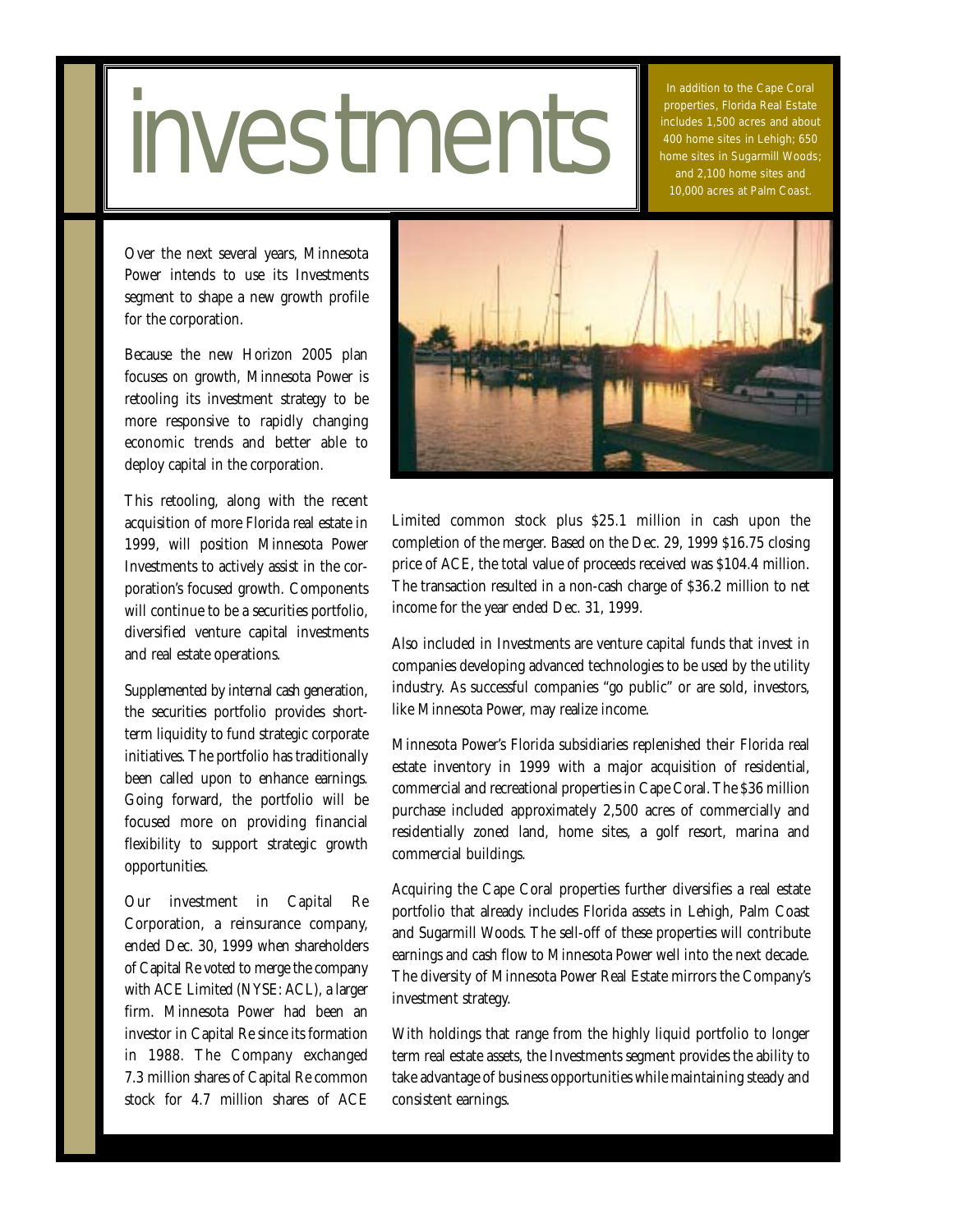## Customers of MP Telecom include wireless providers,<br>competitive local exchange carriers and larger<br>bandwidth users such as universities, medical facilities<br>and technology-based businesses.

Customers of MP Telecom include wireless providers, competitive local exchange carriers and larger

Don't let Minnesota Power Electric's traditional service territory fool you. This core business unit is prepared to compete on an expanded scale, in a larger arena. Regulated utilities, like ours, are in a period of transition that will result in major structural changes.

Generation, delivery and traditional electric utility services will eventually be separated. There will be fewer allpurpose power companies and more sector specialists.

Minnesota Power Electric has taken deliberate steps to remain a low cost, reliable energy supplier in its core business, while entering into nonregulated businesses to strengthen its competitive position.

We wholeheartedly support customer choice. It will not happen in Minnesota for a few years, but customer choice is coming, and we are looking forward to it.

We think our customers will continue to choose Minnesota Power. And we think new customers will find very appealing the reliable and competitively priced energy we've been selling for decades.

We believe utilities will be outsourcing many of the services they have traditionally provided as the electric industry becomes more competitive. This will open up opportunities in the utilities services sector. Minnesota Power Electric intends to capitalize on its wholesale and retail marketing expertise and its low cost.



Our plan is to build an unregulated business that is a leader in delivering value-added products and services to other utilities and businesses.

Minnesota Power Electric moves toward industry restructuring from a position of strength. We are experienced in serving large industrial customers; our location has compelling advantages. For a mid-sized electric utility, what better geographic positioning than to be between the extensive hydropower generation resources in Canada and thriving Midwestern markets such as Milwaukee, the Twin Cities and Chicago?

The partnerships we've cemented with our biggest customers could well lead to expanded power supply relationships. Our Key Account Managers are discussing with our largest customers the various ways Minnesota Power could provide products and services to them in other locations around the country. We believe no other utility in America can match our experience in serving the specialized needs of large industrial customers. The prospect of extending this large power marketing savvy to a wider client base is another reason we endorse customer choice.

Minnesota Power's new Horizon 2005 strategy requires both vision and action as it relates to our electric operations. It's why we signed a 15-year agreement to purchase 275 megawatts of electric power from a new generating plant to be built southwest of Chicago. Our subsidiary, Rainy River Energy, executed this deal with LS Power, a privately owned independent power producer. We're working with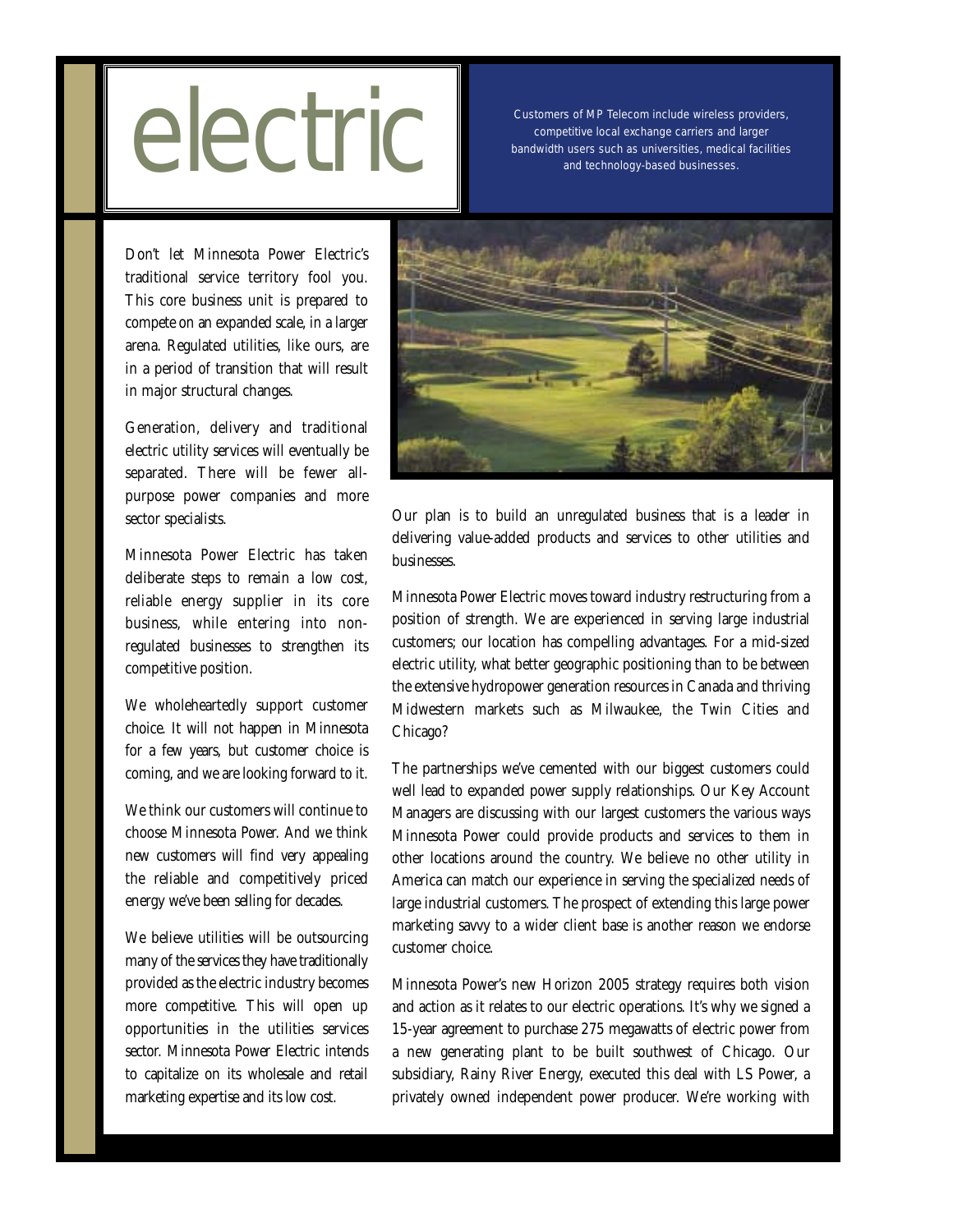existing and potential new customers who have locations in the Chicago area, to give them new options for supplementing their power supply.

We've partnered with Wisconsin Public Service Corporation, based in Green Bay, Wisconsin, to jointly construct, with an option to own, a 345-kilovolt transmission line. It will run about 250 miles, from our Arrowhead substation in Duluth to Wausau, Wisconsin. This propos-



**VIRGINIA, MINNESOTA:** Bill Bond of Ispat Inland Mining Co. and Aaron Anderson, Minnesota Power Account Engineer, on the Line 3 Rod Mill at Ispat's taconite plant.

al, called "Power Up Wisconsin," will mean more reliable service for our customers and others in Wisconsin and Minnesota. This new line will provide an additional path for high voltage power in order to ease overloading in the most restricted part of the electric grid in the Upper Midwest.

A significant alliance with Great River Energy was announced late in 1999. This generation and transmission cooperative and Minnesota Power Electric are working out a final agreement to combine their power supply assets and customer loads for power pool operations. This imaginative partnership between a member owned cooperative and investor owned Minnesota Power will bring many of the advantages of a merger without either partner losing its identity or independence. Ownership of existing assets will not change. MPEX will provide power trading, least-cost supply and risk management services for the combined operations. Based in Elk River, MN, Great River is Minnesota's second largest generator

Minnesota Power and its subsidiary, Superior Water, Light and Power, announced plans to construct a new 90 megawatt generation plant in Superior, WI. The natural gas-fired power plant will help meet growing peak demand for electric power during summer and winter months, thereby improving the dependability of the electric system for our customers in the region. This facility may also help avoid the purchase of higher cost power when generating facilities are down for maintenance. Designed to allow for significant future expansion, the plant will also be capable of meeting the varied energy needs of regional industrial customers served by Minnesota Power and Superior Water, Light and Power.

of electricity and serves 29 distribution cooperatives in Minnesota and Wisconsin.

We've increased our investment in MP Telecom, our telecommunications subsidiary. Already, the MP Telecom fiber optic network is one of the state's most robust. Early in 2000, we will have 1,000 route miles of fiber connecting cities that hold 75 percent of Minnesota's population. Our network extends across northern Minnesota and through central Minnesota to St. Cloud.

Our Electric Outlet retail operation reaches an ever-widening marketplace every day. Catalog sales and e-commerce revenue continue to build momentum, bolstered by a growing customer base and an expanding web of partners who share proprietorship at our innovative Electric Outlet online store (www.electric-outlet.com).

At the heart of Minnesota Power, Inc., our Electric businesses are geared up for powerful change. We'll continue to strengthen ties to our unique customer base while leveraging the advantages we have in an evolving industry. We're working to make customer choice, when it comes, an easy decision. Choose Minnesota Power Electric.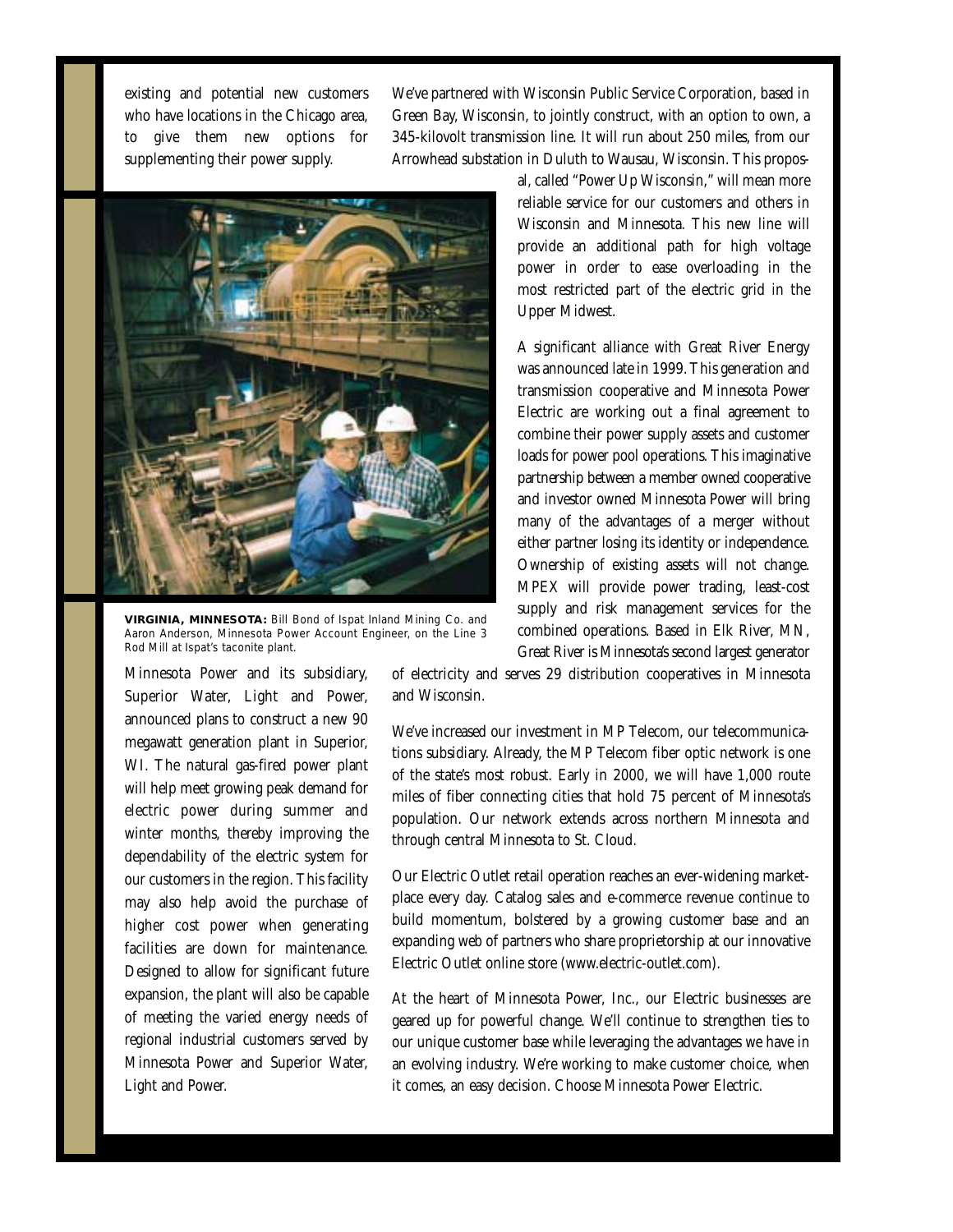### Minnesota Power Corporate Officers

John Cirello Executive Vice President President and Chief Executive Officer — MP Water Resources

Donnie R. Crandell Executive Vice President President — MP Real Estate Holdings

Robert D. Edwards Executive Vice President President — MP Electric

John E. Fuller Executive Vice President President and Chief Executive Officer — AFC

Brenda J. Flayton Vice President — Human Resources

Laurence H. Fuller Vice President — Corporate Development

David G. Gartzke Senior Vice President — Finance and Chief Financial Officer

James P. Hallet Executive Vice President President and Chief Executive Officer — ADESA

Philip R. Halverson Vice President, General Counsel and Secretary

David P. Jeronimus Vice President — Environmental Services

James A. Roberts Vice President — Corporate Relations

Edwin L. Russell Chairman, President and Chief Executive Officer

Mark A. Schober Controller

James K. Vizanko **Treasurer** 

Claudia Scott Welty Vice President — Information Technology

### Investor Information

Shareholder Information and Assistance For shareholder information and assistance, write or call Shareholder Services at our corporate headquarters.

Minnesota Power 30 West Superior Street Duluth, MN 55802-2093

Toll-free phone: 1-800-535-3056 Duluth area number: 723-3974 FAX: 218-720-2502 E-mail: vwatkins@mnpower.com

#### Invest Direct

Minnesota Power offers Invest Direct — a multi-featured direct stock purchase and dividend reinvestment plan. For information, contact Shareholder Services.

### Analyst Inquiries

Security analysts seeking information about the Company may contact Director of Investor Relations Timothy J. Thorp.

Phone: 218-723-3953 FAX: 218-720-2507 E-mail: tthorp@mnpower.com

#### Annual Meeting

Our Annual Meeting of Shareholders is held the second Tuesday in May. Shareholders are invited to attend the 2000 Annual Meeting, beginning at 10:00 a.m., May 9, at the Duluth Entertainment and Convention Center, 350 Harbor Drive, Duluth, MN.

#### Stock Exchange Listings

Minnesota Power Common Stock is listed on the New York Stock Exchange under the symbol MPL. The American Stock Exchange lists our 5% Preferred Stock (MPLpf5). Daily price quotes on our Common Stock may be found in many newspapers under the New York Stock Exchange composite transaction listing.

Transfer Agents for Common and Preferred Stock Minnesota Power, Duluth, MN Wells Fargo Bank, N.A.

Registrars for Common and Preferred Stock Minnesota Power, Duluth, MN Wells Fargo Bank, N.A.

Common Stock Dividend Payment Dates March 1, June 1, September 1 and December 1

Preferred Stock Dividend Payment Dates January 1, April 1, July 1 and October 1

### Annual Report

This Annual Report and Form 10-K, and the financial statements contained herein, are submitted for the general information of the shareholders of the Company and not in connection with the sale or offer for sale of, or solicitation of an offer to buy, any securities.

Corporate Website www.mnpower.com